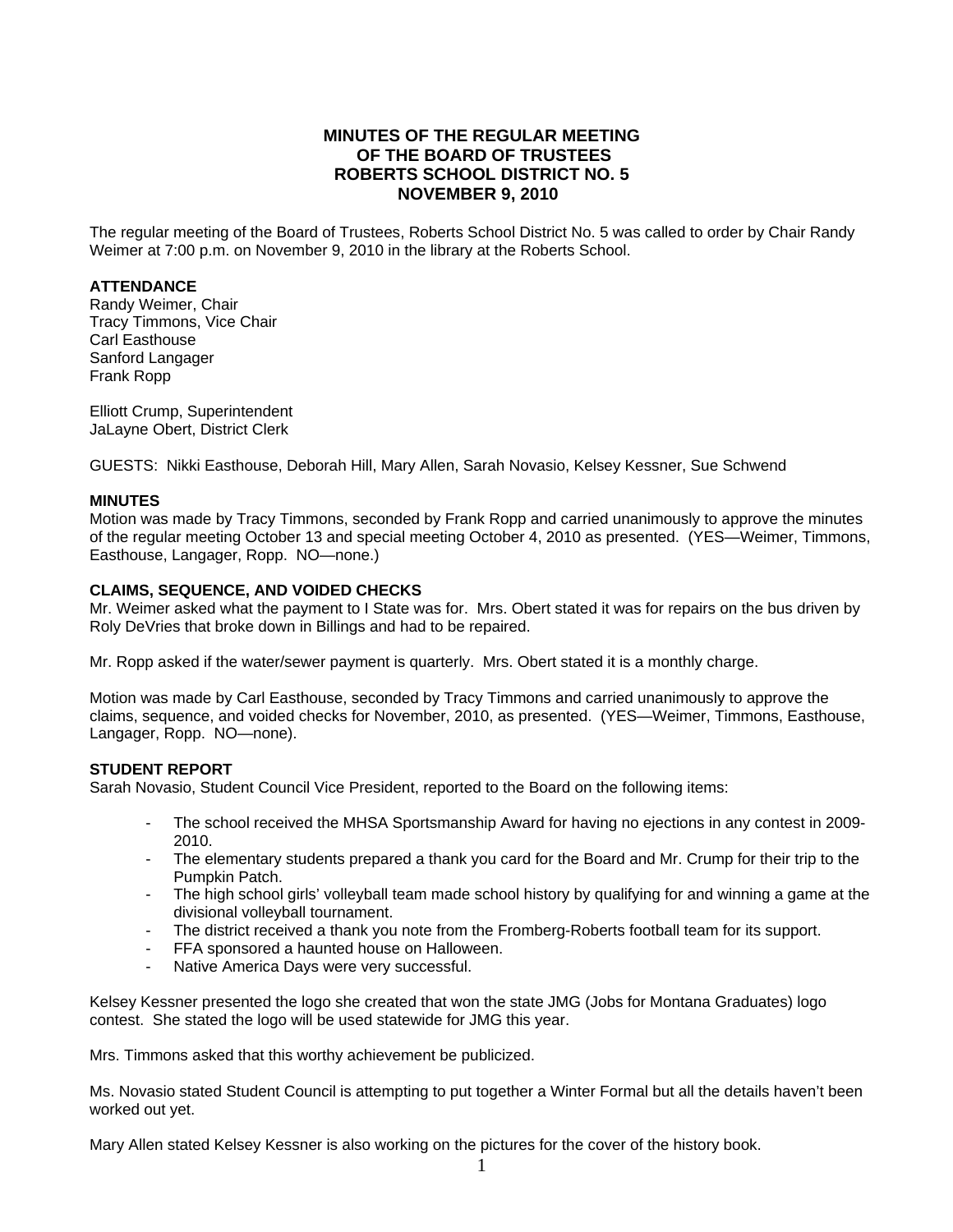Mr. Weimer stated another student, Kate Hibbs, has been selected for the State Superintendent of Public Instruction's student advisory council that will be discussing strategies for increasing graduation rates.

### **PUBLIC COMMENT**

Nikki Easthouse stated her family will be hosting an exchange student from Belgium for second semester and the Krook family will be hosting one from Columbia.

### **TEACHER REPORTS**

Mary Allen and Deborah Hill presented Teacher Reports for the month.

Mrs. Allen stated she is teaching German I at the eighth grade level this semester, the seventh graders next semester and also has six high school students in German I. She added if we continue to teach German we probably need to update the textbook.

Mrs. Allen stated she has the sixth grade for the reading portion of their language arts with Mr. Schoonover doing grammar. She added she also has library skills classes for K-5.

Mr. Weimer asked how the sixth grade transition is going.

Mrs. Allen stated they are a little overwhelmed but will do okay.

Mr. Langager asked if there has been any feedback from parents. Mr. Crump stated there hasn't been but parent conferences are coming up.

Mr. Crump stated there has been some bullying going on with that group and a letter was sent home to parents to curtail it.

Mr. Weimer asked if Mrs. Hogan is still with the sixth graders. Mr. Crump stated she is and also spends time with the fourth and fifth grades.

Mr. Weimer asked if there is anyone who knows what each teacher asks of the sixth graders. Mr. Crump stated Mrs. Hogan does and they also have planners.

Mrs. Allen stated she and Mrs. Hill submitted a grant proposal to the Roberts Community Foundation for updated educational video materials for the elementary and it was funded for \$1000.00. She added the Native American Days were a big success and the speakers who came to present a show for the students were very complimentary of our students.

(Mr. Ropp left the meeting at 7:25 p.m.)

Mrs. Hill stated she is having a great year and enjoying having just third graders.

Mrs. Hill stated Kelly Goodman of the Beartooth Nature Center is trying to develop curriculum for grades three through five and worked with her class this year on a school yard safari, Rock Creek trip, speakers, and a trip to the Beartooth Nature Center.

Mrs. Hill reported the elementary grades had an open house on October 4 and she would like to see that become an annual event as it is good for parents to meet the teachers and be apprised of the teacher's expectations of their children. She stated the elementary has also been running an after school program to help students with their homework and she would like to see Title I funds be used to run that program efficiently.

Mrs. Hill stated last year the CRT scores were good in reading and not so high in math so she ordered an additional math book this year to work on some of the harder concepts.

Mrs. Hill ended by telling the Board the elementary grades made ornaments to send to Helena for the Carbon County Christmas tree at the capitol.

Mr. Langager asked how much time each elementary teacher is spending on the after school program.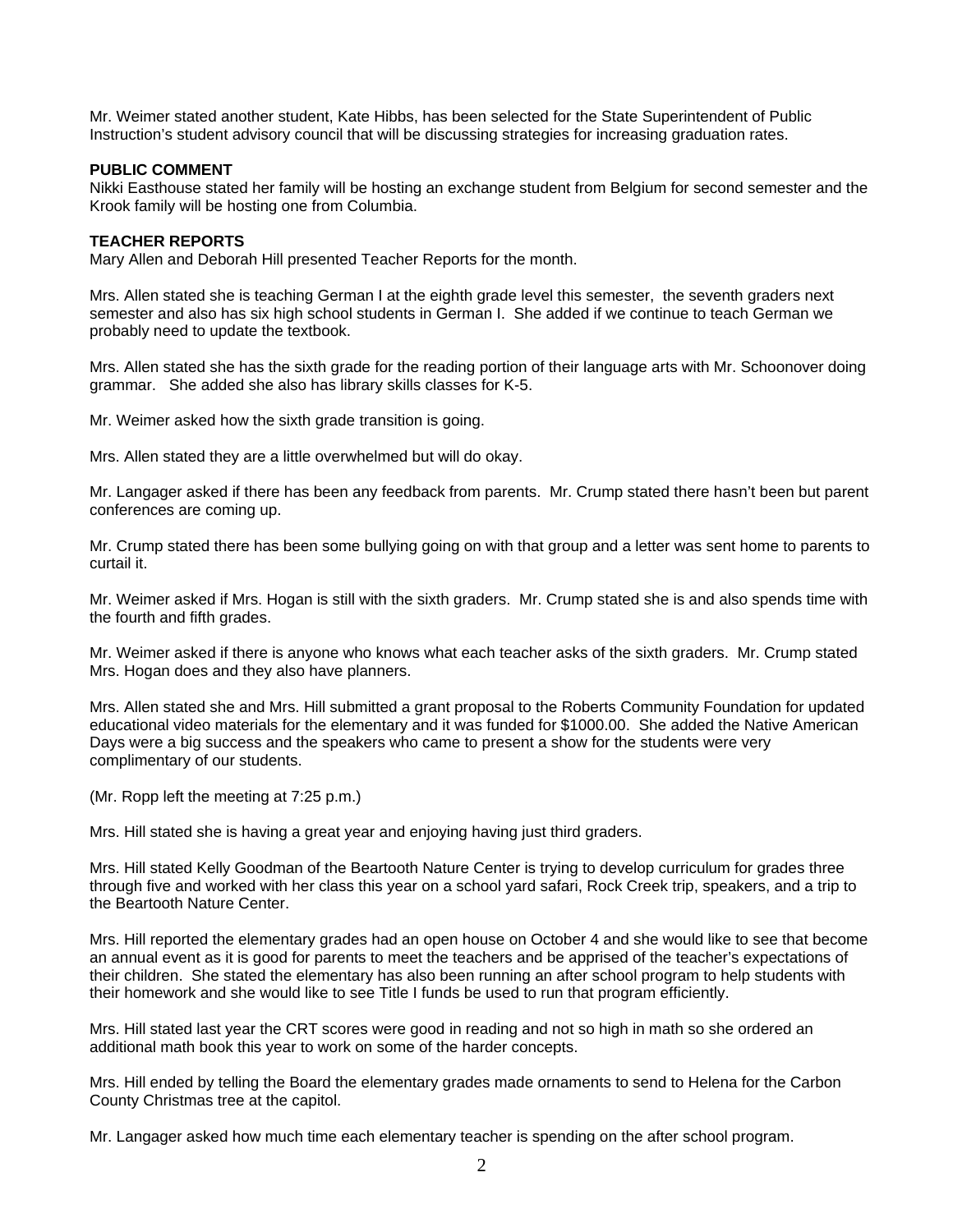Mrs. Hill stated it is about an hour and a half per week.

Mr. Easthouse asked how the new reading program is working. Mr. Crump stated the program was purchased for K-1 and is working very well.

#### **PERSONNEL**

Mr. Crump stated he has sent two letters to Mrs. Eichelberger about repayment of the bonus she received at the end of last school year and has received no response or payment. He added he is considering calling for legal advice.

The Board asked Mr. Crump to consult with MTSBA legal department about the situation to determine if anything else can/should be done.

Mr. Crump stated salary for the bus driving position would be discussed later in the agenda under Financial Review.

#### **NEW BUSINESS**

CHRISTMAS/WINTER HOLIDAY EVENT – Mr. Crump stated he will be discussing a secret Santa event for staff with the teachers but asked if the Board would like to host an event.

Mr. Weimer stated he would like to have a catered dinner for all the staff with door prizes as we've done in the past and feels we should allocate \$500 for it.

Mr. Crump stated we could also consider Rocket Gear as a gift.

WASHING MACHINE – Mr. Crump stated the washing machine in the old gym is broken and it would probably cost more to fix it than to buy a new one. He added Jim Blakeley can remove the old machine and install a new one for \$1200.00.

Motion was made by Tracy Timmons, seconded by Carl Easthouse and carried unanimously to approve paying \$1200.00 to Jim Blakely for the removal of the washing machine in the old gym and installation of a new one. (YES—Weimer, Timmons, Easthouse, Langager. NO—none).

HEATING SYSTEM – Carl Easthouse stated he rebuilt the valves in the heaters in the upper part of the building and the valves downstairs need to be replaced. He stated the problems we're having with heat aren't because of the boiler, it's because of the old valves.

Nikki Easthouse stated there are some issues with the company subcontracted to do the wiring for the boiler so now we have heat but no way to control it.

Mr. Weimer asked if we need to contact the subcontractor who did the wiring.

Mr. Easthouse stated he thinks that call has already been made by the contractor, Custom Designs. He stated we do need to contact them and request a refund of the invoice paid last spring for repairs when it was the nicked wiring that was the problem.

Mr. Easthouse added another problem with the heat distribution is the old fans in the ceiling in Mrs. Hart and Mr. Schoonover's rooms.

Mrs. Timmons stated when we take care of the valves, maybe we could also take care of the fans. She asked if Curt Schwend could replace the valves.

Mr. Weimer asked how many valves need replacing. Mr. Easthouse stated there are eleven to replace at a cost of \$100 to \$150 each with two hours labor per valve. He added we could have Kim Beaudry come and give us a bid on the valves and then see if Mr. Schwend can install them.

Mr. Weimer asked how the chemical in the boiler is doing. Mrs. Easthouse stated the hot water heater for the new gym had to be shocked because of some bacteria in the water.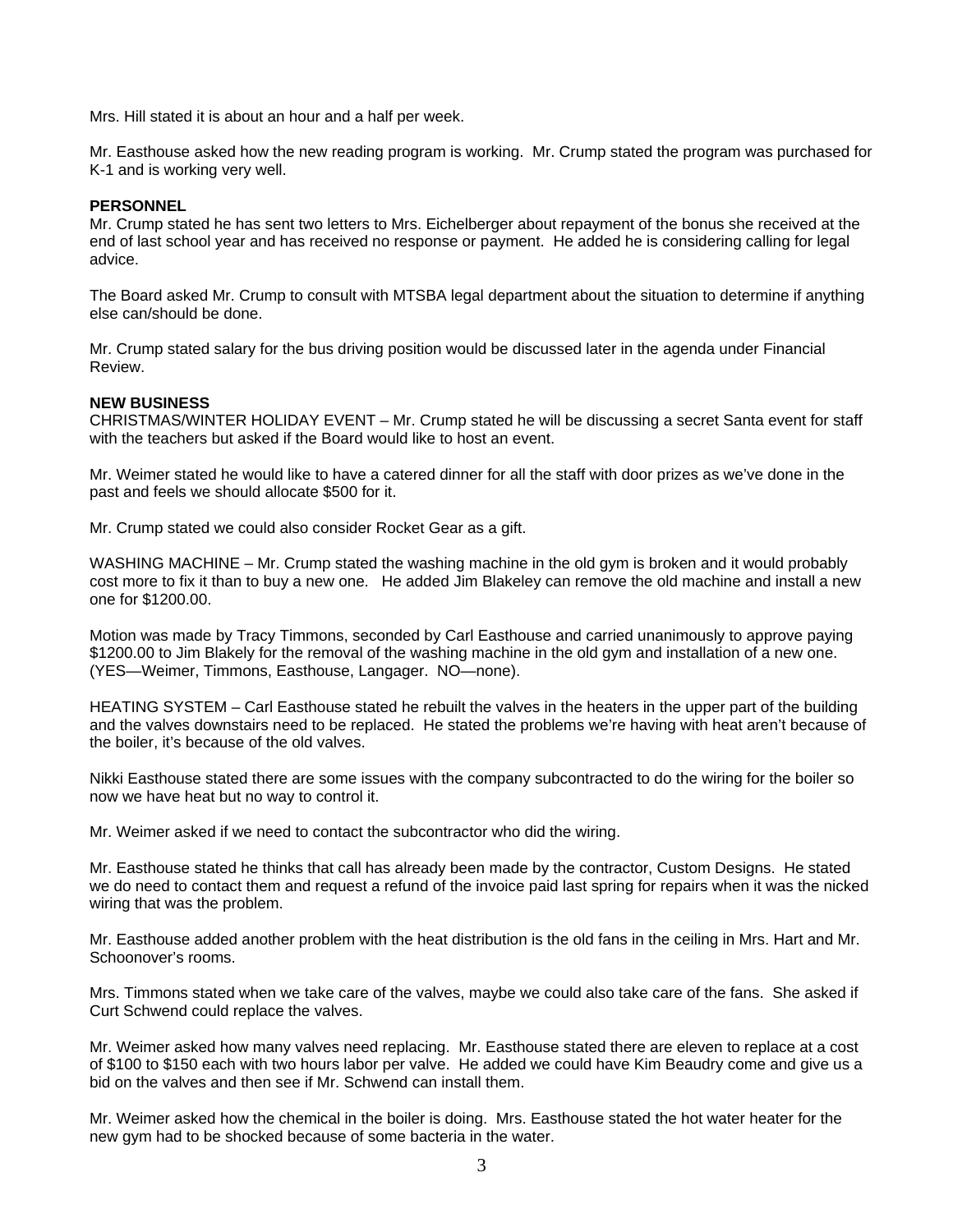Mrs. Timmons asked if we need to have Trane come back out and show us how the heating works for the new addition.

Mr. Crump stated that has been tried and nothing gets fixed.

Mr. Easthouse stated we need to call Shawn Murray from CTA because these problems should have been taken care of with the energy audit.

The Board suggested that when the service providers/contractors come to the building, that a cross functional representation of our staff be included for information sharing/training purposes: Curtis Schwend, janitorial staff, and whomever else Mr. Crump would designate.

BOILER LICENSE – Nikki Easthouse stated Brian Roat needs to sign off for hours on her application and then she will take the boiler license test.

MISCELLANEOUS – Mr. Crump stated our computer technician, Aaron Dantic, is getting married this weekend. He added Aaron has been very good to our district and he would like to get a card and gift certificate for him from the district. The Board indicated approval of the request.

#### **RECESS**

Mr. Weimer called for a short break at 8:40 p.m. and returned the meeting to regular session at 8:50 p.m. Mr. Ropp returned to the meeting at this time.

## **OLD BUSINESS**

GAS LINE CAP – Mr. Crump stated the cost of capping the gas line in the old boiler room is \$580 with Star Service but it may not be that expensive as it just needs a three inch cap.

Mr. Easthouse stated it would probably be a weekend job as the gas would need to be turned off.

Mr. Crump stated it could be done on November 19 as there is no school that date. Mr. Crump was instructed to proceed with having it done.

BOARD MINUTES ON THE WEBSITE – Mr. Crump stated the October minutes were posted on the website as unofficial and will now be changed to official.

ROCKET GEAR – Mr. Crump stated we now have Rocket polos and gold hats for sale but BPA is now selling their clothing so we'll hold off on any other items.

TECHNOLOGY – Mr. Crump stated he went to training on the Promethean board in Joliet and they have many of the same capabilities of the SmartBoard but are priced better and look to be more durable. He added Laurel schools are changing to Promethean boards and selling their SmartBoards.

Mr. Crump stated we did receive the grant from Northwestern Energy for \$1600 with the district matching that amount and the Roberts Community Foundation adding \$500. He stated right now we can get Promethean boards at half price for the first two boards. He added this is the Cadillac version of the board and we can purchase them for about \$1600 each if we install them ourselves.

Mr. Crump stated Trish Morris of the RCF thinks we have a good chance of getting this grant again for around \$15,000 in 2011.

Mrs. Timmons asked if we would need to spend \$30,000 on boards.

Mr. Crump stated the grant would be for technology and he would like to look at putting together a mobile lab to take the pressure off the old computer lab. He stated he would use grant money for the laptops, locking cart and printer for that mobile lab, get Promethean boards for the rest of the classrooms and if anything is left, purchase Elmo projectors.

Mr. Weimer asked if this would require more time for the technology person. Mr. Crump stated it could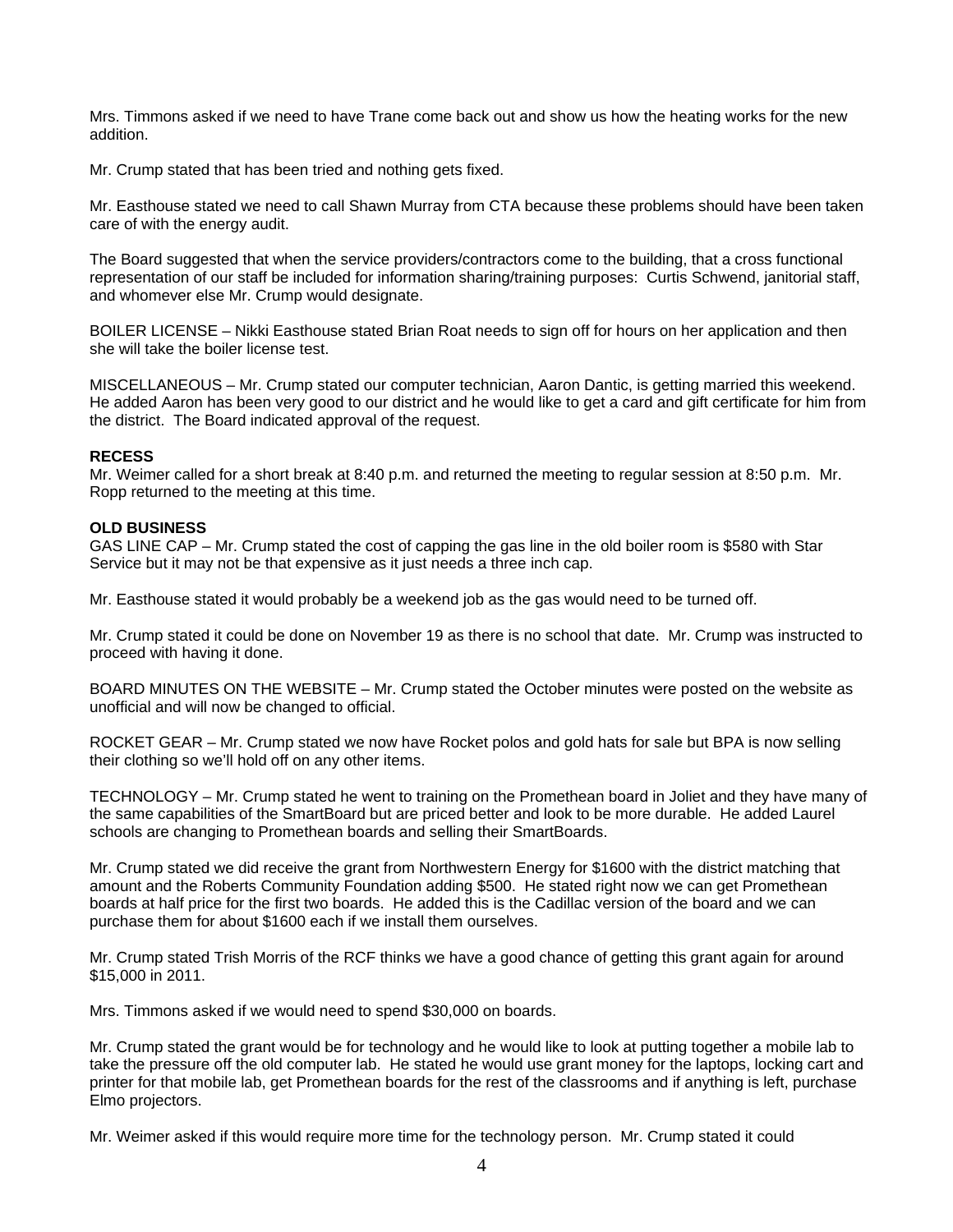Mr. Easthouse asked where the two new boards will go. Mr. Crump stated he would like one installed in the old computer lab and the second in an elementary classroom of a teacher who has the most technology skills.

Mrs. Timmons asked if the available computers were from the grant for the special needs students and if enrollment in that department presented the excess. Mr. Crump stated that there are extra computers but he would not feel comfortable with sending the computers home with students. Mrs. Timmons pointed out that was a stipulation in the original grant request. Mr. Crump stated he could not find that anywhere in the grant file he has.

SKI DAYS – Mr. Crump stated our proposed ski days, Jan. 21, Feb. 24, and March 7 have all been approved by Red Lodge Mountain. He added Luther Schools will also be attending on January 21 but that shouldn't be a problem.

CTEP FUNDS – Mrs. Timmons stated our CTEP application has been caught in a fight between the state and federal governments over the proper use of the funds. She stated she wrote a letter for the fire department to see if the issue can be worked out and feels if the fire department gets funded, our project may have a chance.

SAFE ROUTES TO SCHOOL – Mrs. Timmons stated she is trying to schedule a meeting with the Safe Routes to School representative.

MAPS TESTING – Mr. Easthouse asked is the MAPS testing is going to be done this year.

Mr. Crump stated the district has paid the fee for the testing and he is working on getting it set up.

Mrs. Timmons stated we should be testing grades 3-7 this year to maintain consistency. Mrs. Timmons stated she will retrieve her notes on the MAPS testing to ensure the intentions of the original purchase.

### **SUPERINTENDENT REPORT**

SUPERINTENDENT SCHEDULE – Mr. Crump stated basketball starts on November 22 and that will pretty much be his schedule.

MCEL REPORT – Mr. Crump stated the most beneficial aspect of MCEL for him was meeting with people from the Montana Rural Education Association (MREA). He stated the group brought in a speaker from Pennsylvania who spoke about the negative aspects of consolidation and the value of small schools. He stated he feels this is the group be should be affiliated with and they are willing to let us join at a prorated fee of \$784. He added there is also an option for legal services.

Mrs. Timmons suggested starting out with the membership and perhaps adding the legal option at a later date.

Motion was made by Tracy Timmons, seconded by Carl Easthouse and carried unanimously to approve the district joining the Montana Rural Education Association and paying the prorated fee of \$784 for membership this year. (YES—Weimer, Timmons, Easthouse, Langager, Ropp. NO—none).

TEACHER UPDATE --Mr. Crump stated he has spent some time reflecting on his stance on personal leave and with taking into consideration the small school environment, feels some things may need to be more flexible. He added he met with the teachers on this issue and is looking at ways to compromise such as having organized lessons for subs on those days of leave.

PROGRAM UPDATE – Mr. Crump stated Mrs. Jones worked very hard on the elementary schedule to accommodate band for fifth graders. He added band was combined for fifth and sixth graders before but with moving the sixth grade up, adjustments needed to be made so fifth grade could have band.

PARENT TEACER CONFERENCES – Mr. Crump stated parent/teacher conferences are scheduled for November 18 with the following day off.

Mr. Weimer asked if conferences are only scheduled once this year. Mr. Crump stated they are but he is very supportive of adding another date in the spring.

Mrs. Allen stated there hasn't been much of a turnout for the second conference.